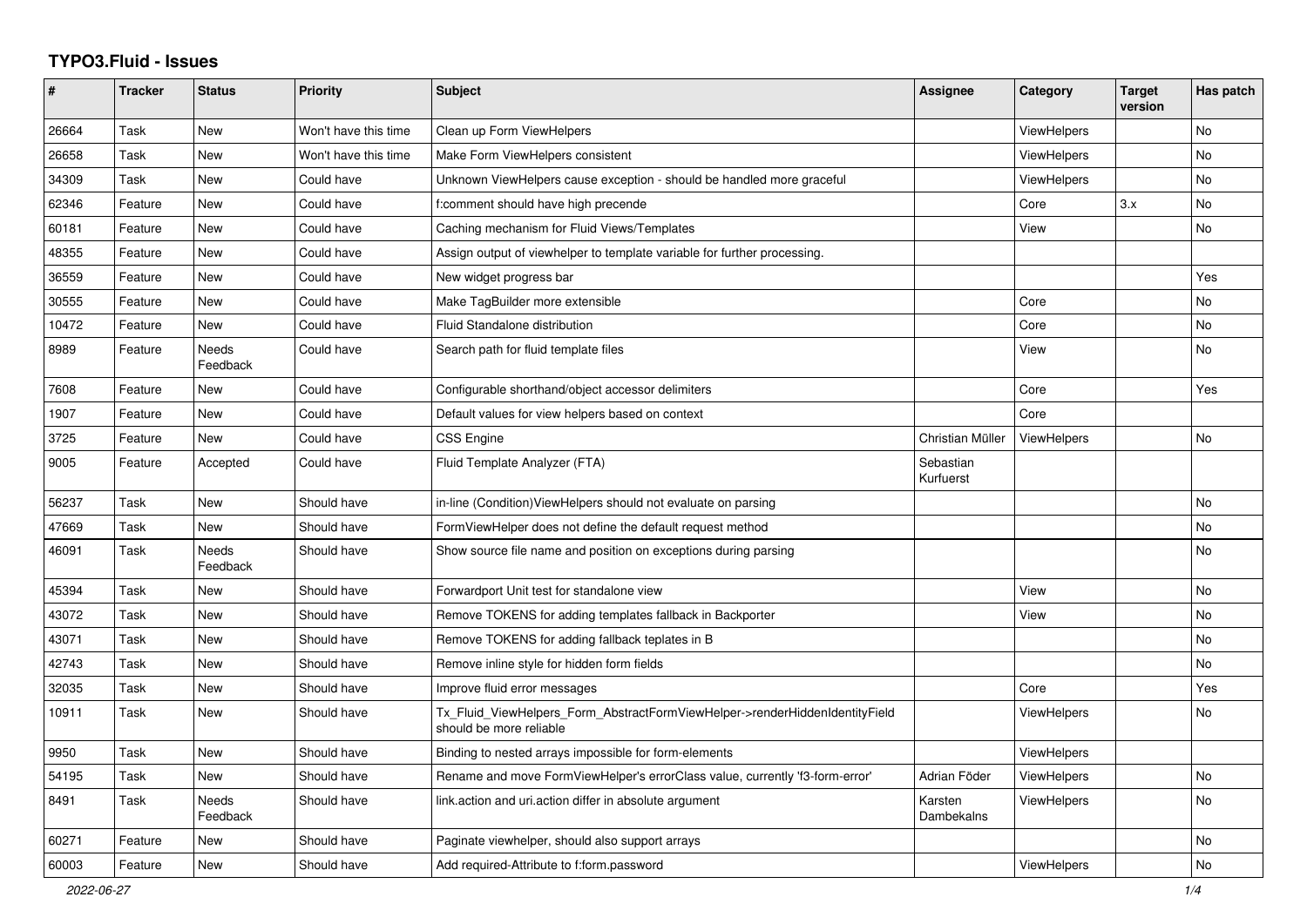| #     | <b>Tracker</b> | <b>Status</b>            | <b>Priority</b> | Subject                                                                                       | Assignee                     | Category    | <b>Target</b><br>version | Has patch |
|-------|----------------|--------------------------|-----------------|-----------------------------------------------------------------------------------------------|------------------------------|-------------|--------------------------|-----------|
| 51277 | Feature        | New                      | Should have     | ViewHelper context should be aware of actual file occurrence                                  |                              |             |                          | <b>No</b> |
| 49756 | Feature        | <b>Under Review</b>      | Should have     | Select values by array key in checkbox viewhelper                                             |                              |             |                          | No        |
| 46545 | Feature        | New                      | Should have     | Better support for arrays in options of SelectViewHelper                                      |                              |             |                          | No        |
| 46257 | Feature        | <b>Under Review</b>      | Should have     | Add escape sequence support for Fluid                                                         |                              | Core        |                          | No        |
| 45345 | Feature        | Needs<br>Feedback        | Should have     | Easy to use comments for fluid that won't show in output                                      |                              |             |                          |           |
| 45153 | Feature        | New                      | Should have     | f:be.menus.actionMenuItem - Detection of the current select option is insufficient            |                              |             |                          | No        |
| 42397 | Feature        | New                      | Should have     | Missing viewhelper for general links                                                          |                              |             |                          | No        |
| 40081 | Feature        | <b>New</b>               | Should have     | Allow assigned variables as keys in arrays                                                    |                              |             |                          | No        |
| 39936 | Feature        | New                      | Should have     | registerTagAttribute should handle default values                                             |                              | ViewHelpers |                          | No        |
| 38130 | Feature        | New                      | Should have     | Checkboxes and multiple select fields should have an assignable default value                 |                              |             |                          | No        |
| 36410 | Feature        | New                      | Should have     | Allow templates to send arguments back to layout                                              |                              | ViewHelpers |                          | No        |
| 33215 | Feature        | New                      | Should have     | RFC: Dynamic values in ObjectAccess paths                                                     |                              |             |                          | No        |
| 31955 | Feature        | New                      | Should have     | f:uri.widget                                                                                  |                              | Widgets     |                          | No        |
| 9514  | Feature        | New                      | Should have     | Support explicit Array Arguments for ViewHelpers                                              |                              |             |                          |           |
| 4704  | Feature        | New                      | Should have     | Improve parsing exception messages                                                            |                              | Core        |                          |           |
| 3291  | Feature        | <b>Needs</b><br>Feedback | Should have     | Cacheable viewhelpers                                                                         |                              |             |                          | <b>No</b> |
| 37095 | Feature        | New                      | Should have     | It should be possible to set a different template on a Fluid TemplateView inside an<br>action | Christopher<br>Hlubek        |             |                          | <b>No</b> |
| 43346 | Feature        | <b>Under Review</b>      | Should have     | Allow property mapping configuration via template                                             | Karsten<br><b>Dambekalns</b> | ViewHelpers | 2.1                      | <b>No</b> |
| 52640 | Feature        | <b>Under Review</b>      | Should have     | Create an UnlessViewHelper as opposite to the IfViewHelper                                    | Marc Neuhaus                 |             |                          | No        |
| 5933  | Feature        | Accepted                 | Should have     | Optional section rendering                                                                    | Sebastian<br>Kurfuerst       | ViewHelpers |                          | No        |
| 33394 | Feature        | <b>Needs</b><br>Feedback | Should have     | Logical expression parser for BooleanNode                                                     | <b>Tobias Liebig</b>         | Core        |                          | <b>No</b> |
| 65424 | Bug            | <b>Under Review</b>      | Should have     | SelectViewHelper must respect option(Value Label)Field for arrays                             |                              | ViewHelpers |                          | <b>No</b> |
| 58983 | <b>Bug</b>     | New                      | Should have     | format.date does not respect linebreaks and throws exception                                  |                              |             |                          | No        |
| 58921 | Bug            | New                      | Should have     | f:form.* VHs crash if NOT inside f:form but followed by f:form                                |                              |             |                          | No        |
| 54284 | Bug            | New                      | Should have     | Default Option for Switch/Case VH                                                             |                              | ViewHelpers |                          | No        |
| 52591 | Bug            | New                      | Should have     | The Pagination Widget broken for joined objects                                               |                              |             |                          | No        |
| 52536 | Bug            | <b>Under Review</b>      | Should have     | Errorclass not set if no property-attribute set                                               |                              |             |                          |           |
| 52419 | <b>Bug</b>     | New                      | Should have     | Wrong PHPDocs notation for default value inline f:translate viewhelper                        |                              |             | 2.0                      | No        |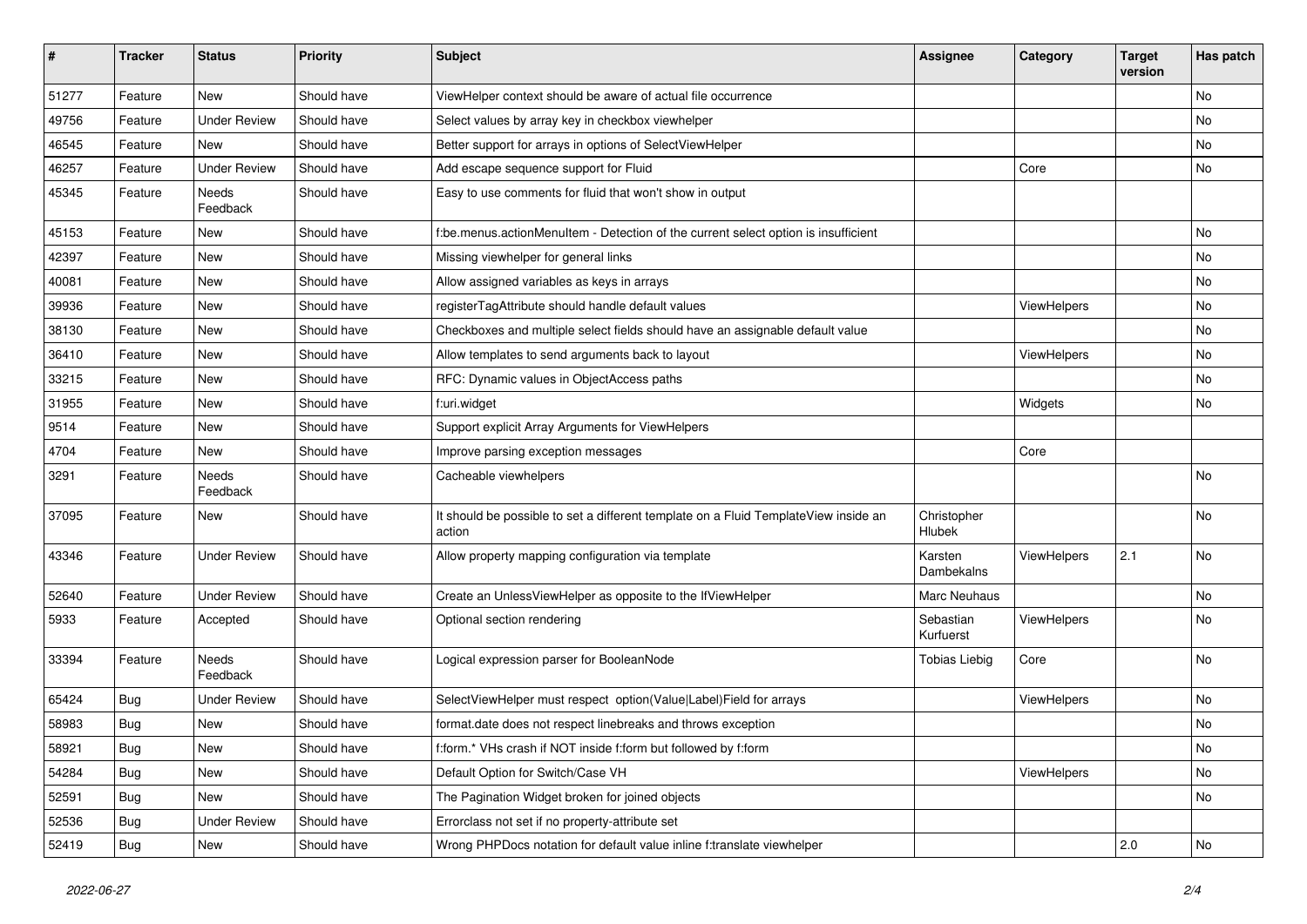| ∦     | <b>Tracker</b> | <b>Status</b>            | <b>Priority</b> | Subject                                                                                                     | <b>Assignee</b>             | Category    | <b>Target</b><br>version | Has patch |
|-------|----------------|--------------------------|-----------------|-------------------------------------------------------------------------------------------------------------|-----------------------------|-------------|--------------------------|-----------|
| 50888 | Bug            | <b>Under Review</b>      | Should have     | WSOD by changing name of section and if Fluid caches are generated                                          |                             |             |                          | <b>No</b> |
| 49600 | <b>Bug</b>     | New                      | Should have     | f:form tag shown as a HTML on frontend                                                                      |                             | ViewHelpers |                          | No        |
| 47006 | <b>Bug</b>     | <b>Under Review</b>      | Should have     | widget identifier are not unique                                                                            |                             |             |                          | No        |
| 46289 | Bug            | Needs<br>Feedback        | Should have     | Enable Escaping Interceptor in XML request format                                                           |                             | View        | 2.0.1                    | No        |
| 44234 | Bug            | <b>Under Review</b>      | Should have     | selectViewHelper's sorting does not respect locale collation                                                |                             | ViewHelpers | 2.1                      | No        |
| 39990 | Bug            | New                      | Should have     | Same form twice in one template: hidden fields for empty values are only rendered<br>once                   |                             | Core        |                          | No        |
| 37619 | Bug            | <b>New</b>               | Should have     | Fatal Error when using variable in name attribute of Section ViewHelper                                     |                             | ViewHelpers |                          | <b>No</b> |
| 36655 | <b>Bug</b>     | New                      | Should have     | <b>Pagination Links</b>                                                                                     |                             | Widgets     |                          | No        |
| 34682 | <b>Bug</b>     | <b>Under Review</b>      | Should have     | Radio Button missing checked on validation error                                                            |                             | ViewHelpers |                          | No        |
| 30937 | Bug            | New                      | Should have     | CropViewHelper stringToTruncate can't be supplied so it can't be easily extended                            |                             | ViewHelpers |                          | Yes       |
| 28554 | <b>Bug</b>     | New                      | Should have     | (v4) implement feature flag to disable caching                                                              |                             |             |                          | No        |
| 28553 | Bug            | New                      | Should have     | improve XHProf test setup                                                                                   |                             |             |                          | No        |
| 28552 | <b>Bug</b>     | New                      | Should have     | (v5) write ViewHelper test for compiled run; adjust functional test to do two passes<br>(uncached & cached) |                             |             |                          | No        |
| 28550 | Bug            | New                      | Should have     | (v4) make widgets cacheable, i.e. not implement childnodeaccess interface                                   |                             |             |                          | No        |
| 28549 | Bug            | New                      | Should have     | make widgets cacheable, i.e. not implement childnodeaccess interface                                        |                             |             |                          | No        |
| 13045 | <b>Bug</b>     | New                      | Should have     | Entity decode of strings are different between if-conditions and output of variable                         |                             |             |                          |           |
| 8648  | Bug            | New                      | Should have     | format.crop ViewHelper should support all features of the crop stdWrap function                             |                             | ViewHelpers |                          | <b>No</b> |
| 3481  | <b>Bug</b>     | New                      | Should have     | Use ViewHelperVariableContainer in PostParseFacet                                                           |                             | Core        |                          | No        |
| 58862 | <b>Bug</b>     | <b>Needs</b><br>Feedback | Should have     | FormViewHelper doesn't accept NULL as value for \$arguments                                                 | <b>Bastian</b><br>Waidelich | ViewHelpers |                          | Yes       |
| 53806 | Bug            | <b>Under Review</b>      | Should have     | Paginate widget maximumNumberOfLinks rendering wrong number of links                                        | Bastian<br>Waidelich        | Widgets     |                          | <b>No</b> |
| 55008 | Bug            | <b>Under Review</b>      | Should have     | Interceptors should be used in Partials                                                                     | Christian Müller            |             |                          | No        |
| 36662 | Bug            | Needs<br>Feedback        | Should have     | Checked state isn't always correct when property is collection                                              | Kevin Ulrich<br>Moschallski | ViewHelpers | 1.1.1                    | No        |
| 40998 | <b>Bug</b>     | <b>Under Review</b>      | Should have     | Missing parent request namespaces in form field name prefix                                                 | Sebastian<br>Kurfuerst      | ViewHelpers | 1.1.1                    | No        |
| 28551 | Bug            | Accepted                 | Should have     | (v4) backport VHTest                                                                                        | Sebastian<br>Kurfuerst      |             |                          | No        |
| 12863 | <b>Bug</b>     | New                      | Should have     | Attributes of a viewhelper can't contain a '-'                                                              | Sebastian<br>Kurfuerst      | Core        |                          | No        |
| 5636  | Task           | <b>Under Review</b>      | Must have       | Form RadioViewHelper and CheckBoxViewHelper miss check for existing object<br>before it is accessed.        |                             |             |                          | No        |